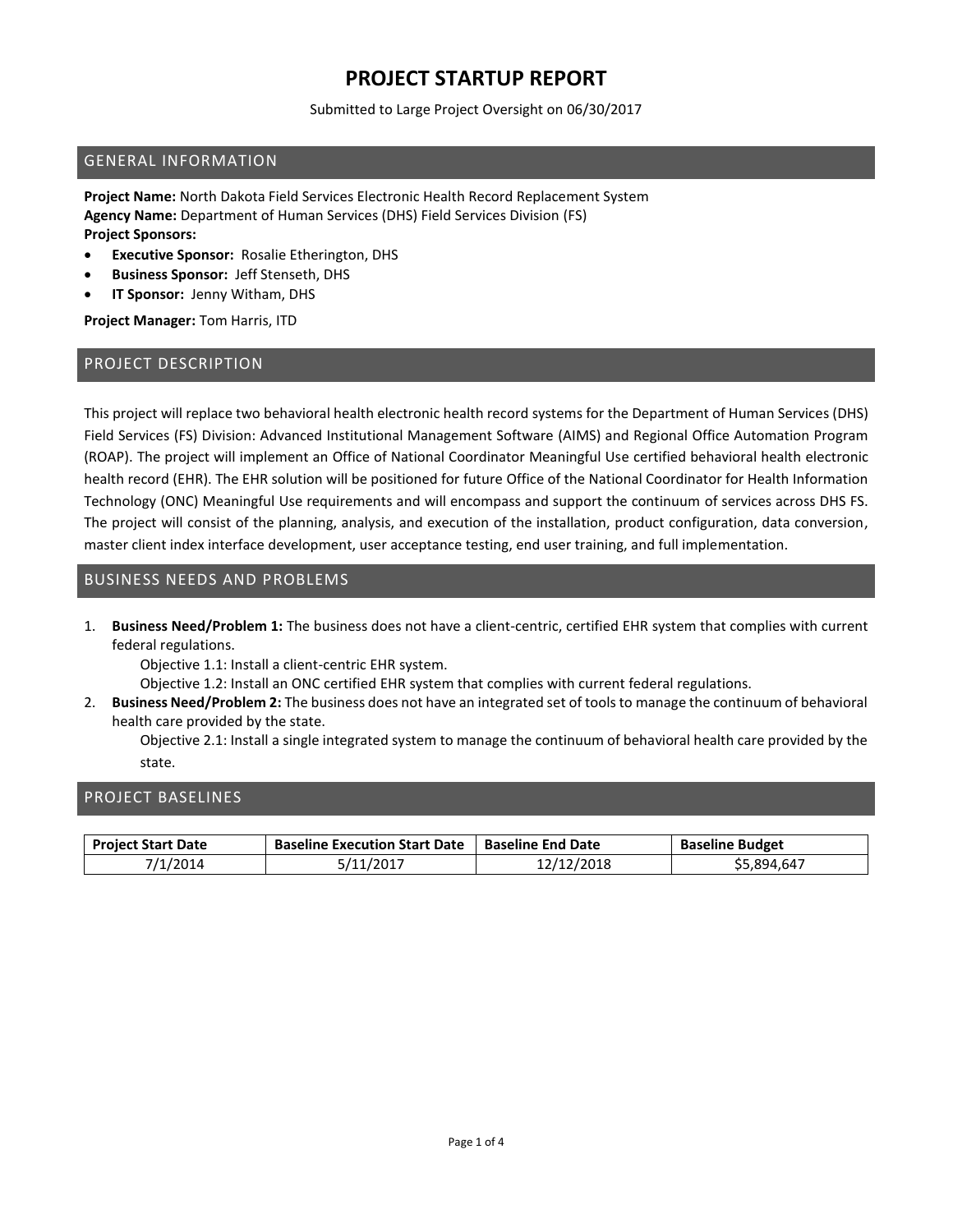#### Submitted to Large Project Oversight on 06/30/2017

## OBJECTIVES

| <b>Business Objective</b>                    | <b>Measurement Description</b>                                           |
|----------------------------------------------|--------------------------------------------------------------------------|
| Install a client-centric EHR system          | Measurement 1.1.1: The system will permit electronic access to           |
|                                              | treatment information for clients.                                       |
|                                              | Measurement 1.1.2: The system will permit electronic exchange of         |
|                                              | information with partners and the North Dakota Health Information        |
|                                              | Network.                                                                 |
|                                              | Measurement 1.1.3: The system will be portable by allowing the           |
|                                              | clinicians to serve the clients where they are.                          |
|                                              | Measurement 1.1.4: The system will minimize paper by using electronic    |
|                                              | signatures, transferring discharge, lab, and other paperwork             |
|                                              | electronically, and allowing for information exchange between clinicians |
|                                              | and other staff.                                                         |
| Install an ONC certified EHR system that     | Measurement 1.2.1: The system will be a formally and fully certified     |
| complies with current federal regulations    | Electronic Health Records behavioral health system that meets the        |
|                                              | business functions and supports the continuum of service offered.        |
|                                              | Measurement 1.2.2: The system will satisfy the current Centers for       |
|                                              | Medicare and Medicaid Services (CMS) Meaningful Use regulations at       |
|                                              | the time of system go live.                                              |
|                                              | Measurement 1.2.3: The system will fulfill the contracted requirements.  |
| Install a single integrated system to manage | Measurement 2.1.1: At delivery, the system will include all components   |
| the continuum of behavioral health care      | necessary to provide the continuum of behavioral health care provided    |
| provided by the state                        | by the state without significant workaround or use of non-integrated     |
|                                              | tools or processes.                                                      |
|                                              | Measurement 2.1.2: The system will be extensible by the state to         |
|                                              | integrate additional components if the continuum of care changes after   |
|                                              | delivery.                                                                |
|                                              | Measurement 2.1.3: The system will provide unification of processes      |
|                                              | across the continuum of behavioral health care provided by the state.    |

## COST BENEFIT ANALYSIS

The Health Information Technology for Economic and Clinical Health (HITECH) Act, enacted as part of the American Recovery and Reinvestment Act of 2009, promoted the adoption and meaningful use of health information technology. The Act established a government led process for certification of EHR. Penalties exist for non-compliance. Eligible Professionals who have not implemented electronic medical records (EMR) or EHR systems and demonstrated their meaningful use by 2015 are experiencing a 1% reduction in Medicare reimbursements and rates of reduction will likely rise annually thereafter. As of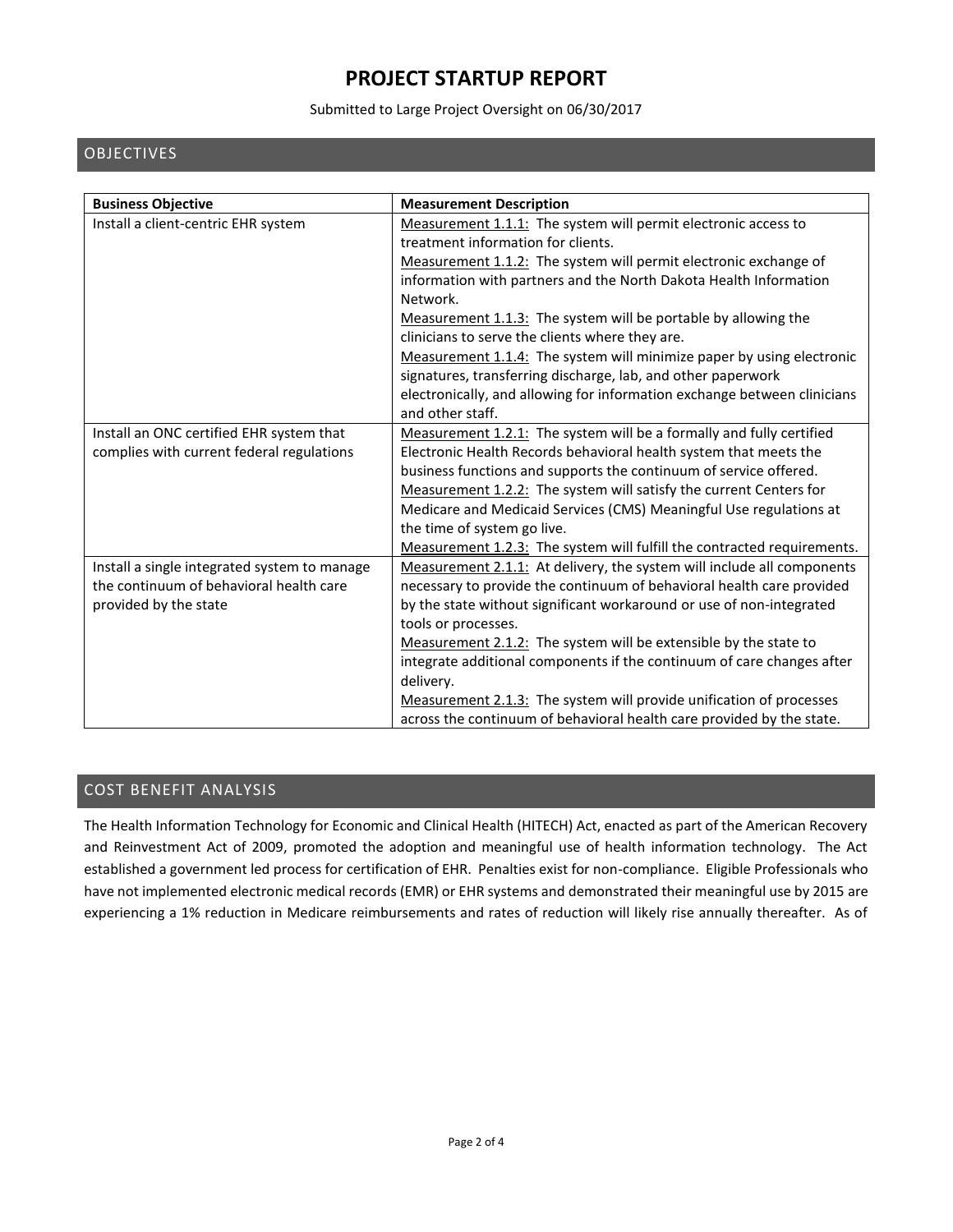#### Submitted to Large Project Oversight on 06/30/2017

January 1, 2014, all public and private healthcare providers and other EP must have adopted and demonstrated "meaningful use" of EMR in order to maintain their existing Medicare reimbursement levels.

The ND DHS will experience financial impacts, patient safety risks and inefficient utilization of staff resources due to the architectural and functional limitations of the IT systems currently used.

- Inability to meet Medicare's requirements for e-prescribing results in a \$170,000 revenue loss annually
- Technical limitations of drug field lengths for current systems will increase risk, time and cost associated current system limits (Submission of drugs claims to payers with partial increments are often denied, limitation of the drug dosage field length)
- Elements for Performance and Standards required by The Joint Commission in order to maintain "deemed" status, a Centers for Medicare and Medicaid designation of meeting Medicare and Medicaid certification and requirements are unable to be met using current systems resulting in a potential \$5,000,0000 revenue loss annually
- The ability to incorporate the changing federal requirements is problematic and very limited with current State systems and will put the Hospital's Joint Commission accreditation at risk (Meaningful Use objectives Stage 1 and 2)
- Vendor support for Human Service Center IT systems will end in the next 2-5 years. The outdated technology and architecture used limits the State's ability to comply with Meaningful Use Stage 3 requirements

Implementation of a certified Electronic Health Records system will improve cost effectiveness and mitigate financial losses. Additionally, implementation will improve Clinical Effectiveness and Efficiencies:

- Medication orders with capacity for programmed times to reduce errors.
- Doctor's notes attached to orders that streamline their work making it efficient and eliminating missed notes
- Electronic notes for all disciplines for a true electronic order and for availability to medical staff for treatment planning, monitoring progress and positive clinical outcomes
- Electronic monitoring of weight, vitals, labs, exercise, and other variables that accrediting bodies require measurement of and treatment planning for
- Capacity to measure required variables for JC without manual data collection and/or creation of additional databases for information gathering
- Improved quality and quantity of patient care, accuracy in documentation/and less chance for errors
- Portability from the North Dakota State Hospital to Human Service Centers, reduced waiting times and access to care
- Capacity to access records from Human Service Centers and the State Hospital and vice versa as a way to improve communication, start treatment process immediately and reduce length of stays

## KEY CONSTRAINTS AND/OR RISKS

## **The project has the following constraints:**

- The system must comply with CMS and the Office of the National Coordinator for Health Information Technology (ONC) established standards and other criteria for structured data required of EHRs
- The budget is fixed and will not increase
- Cost, schedule, scope, and quality are often in conflict during projects. The sponsor elected to prioritize as follows:
	- 1. Quality
	- 2. Cost
	- 3. Scope
	- 4. Schedule